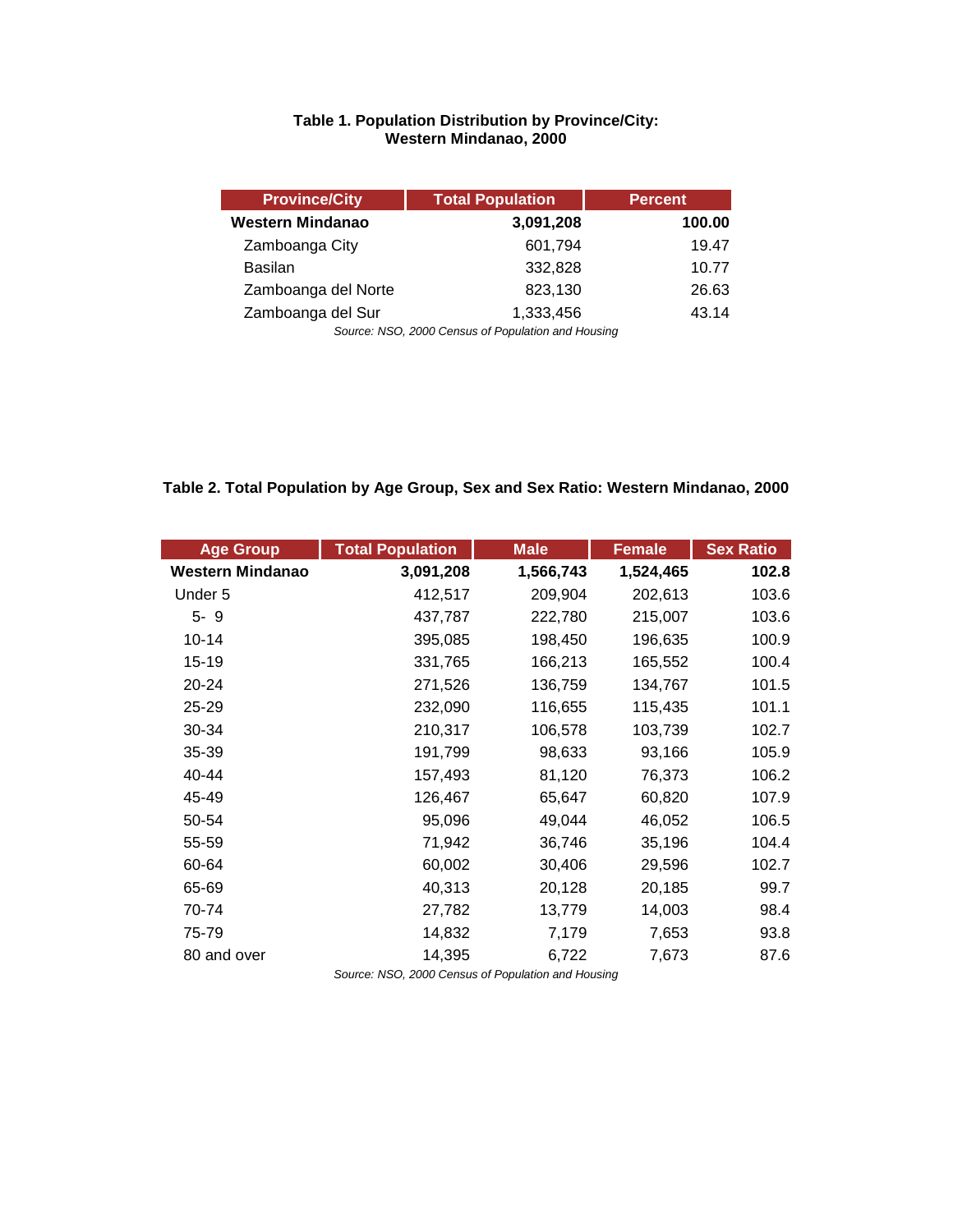|                            | <b>Literate</b> |             |               |              |             | <b>Illiterate</b> |  |
|----------------------------|-----------------|-------------|---------------|--------------|-------------|-------------------|--|
| <b>Age Group</b>           | <b>Total</b>    | <b>Male</b> | <b>Female</b> | <b>Total</b> | <b>Male</b> | <b>Female</b>     |  |
| Western<br><b>Mindanao</b> | 1,905,684       | 963,717     | 941,967       | 329,628      | 166,132     | 163,496           |  |
| $10 - 14$                  | 334,168         | 165,555     | 168,613       | 60,600       | 32,773      | 27,827            |  |
| $15 - 19$                  | 300,517         | 148,944     | 151,573       | 30,487       | 16,795      | 13,692            |  |
| 20-24                      | 245,263         | 122,804     | 122,459       | 25,261       | 13,245      | 12,016            |  |
| 25-29                      | 205,416         | 102,730     | 102,686       | 25,750       | 13,199      | 12,551            |  |
| 30-34                      | 184,046         | 93,325      | 90,721        | 25,567       | 12,657      | 12,910            |  |
| 35-39                      | 163,114         | 84,293      | 78,821        | 27,999       | 13,722      | 14,277            |  |
| 40-44                      | 133,360         | 69,071      | 64,289        | 23,639       | 11,642      | 11,997            |  |
| 45-49                      | 104,389         | 55,129      | 49,260        | 21,801       | 10,276      | 11,525            |  |
| 50-54                      | 75,234          | 39,419      | 35,815        | 19,698       | 9.489       | 10,209            |  |
| 55-59                      | 54,560          | 28,409      | 26,151        | 17,299       | 8,273       | 9,026             |  |
| 60-64                      | 43,320          | 22,530      | 20,790        | 16,616       | 7,832       | 8,784             |  |
| 65-69                      | 27,908          | 14,088      | 13,820        | 12,352       | 6,004       | 6,348             |  |
| 70 and over                | 34,389          | 17,420      | 16,969        | 22,559       | 10,225      | 12,334            |  |

# **Table 3. Household Population 10 Years Old and Over by Age Group, Literacy and Sex: Western Mindanao, 2000**

**Source: NSO, 2000 Census of Population and Housing** 

### **Table 4. Disabled Persons by Type of Disability and Sex: Western Mindanao, 2000**

| <b>Type of Disability</b>      | <b>Both Sexes</b> | <b>Male</b> | <b>Female</b> |
|--------------------------------|-------------------|-------------|---------------|
| Western Mindanao               | 31,424            | 16,217      | 15,207        |
| <b>Total blindness</b>         | 1,404             | 716         | 688           |
| Partial blindness              | 2,805             | 1,436       | 1,369         |
| Low vision                     | 12,975            | 6,179       | 6,796         |
| Total deafness                 | 1,231             | 667         | 564           |
| Partial deafness               | 1,500             | 817         | 683           |
| Hard of hearing                | 1,473             | 785         | 688           |
| Oral defect                    | 1,535             | 860         | 675           |
| Loss of one or both arms/hands | 1,123             | 684         | 439           |
| Loss of one or both legs/feet  | 1,326             | 825         | 501           |
| Quadriplegic                   | 1,694             | 955         | 739           |
| Mentally retarded              | 2,025             | 1,074       | 951           |
| Mentally ill                   | 1,422             | 697         | 725           |
| Multiple impairment            | 911               | 522         | 389           |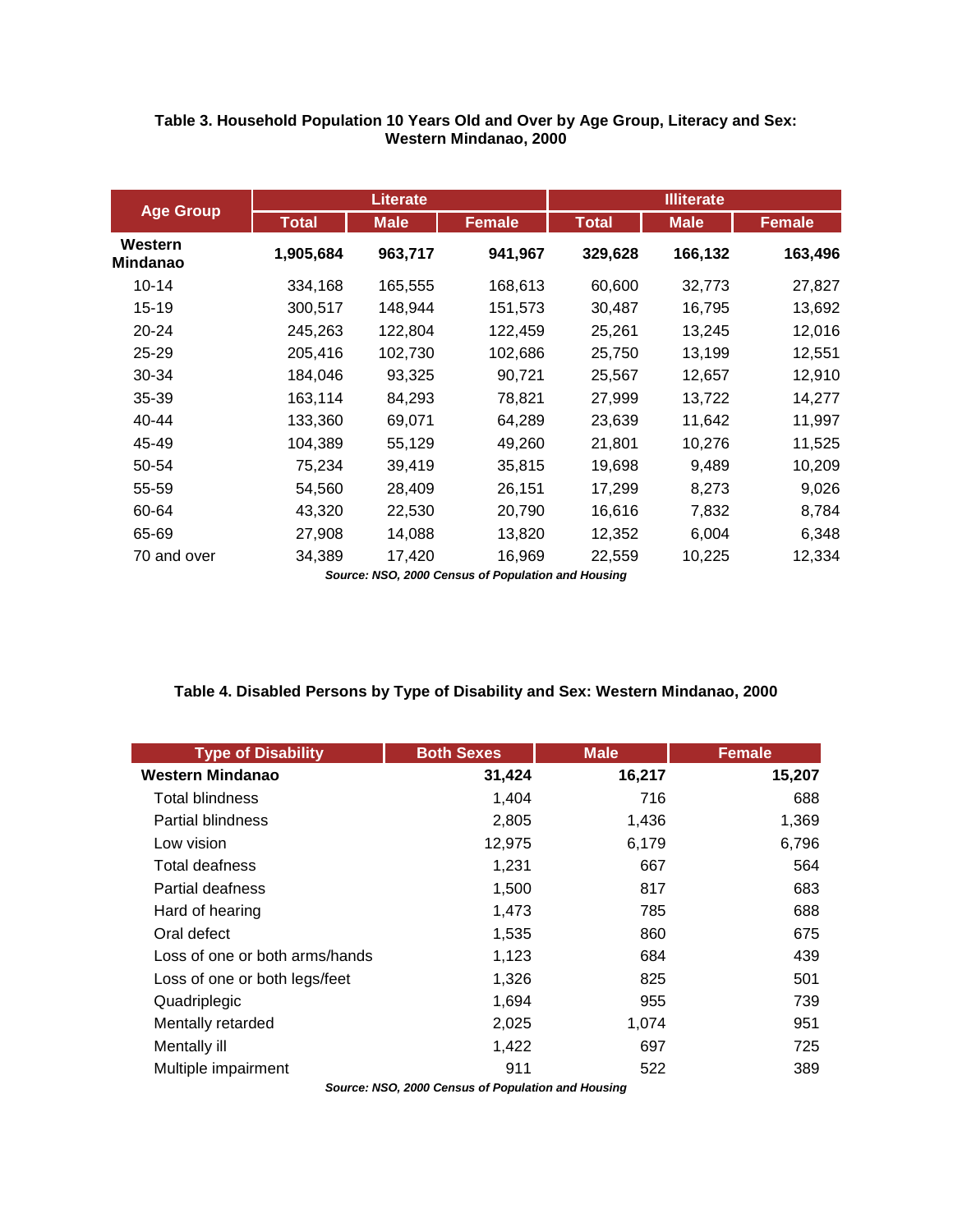|                                                    |                            | <b>Province/City</b> |                        |                      |                       |
|----------------------------------------------------|----------------------------|----------------------|------------------------|----------------------|-----------------------|
| <b>Age Group</b>                                   | Western<br><b>Mindanao</b> | <b>Basilan</b>       | Zamboanga<br>del Norte | Zamboanga<br>del Sur | <b>Zamboanga City</b> |
| <b>Average Number</b><br>of Children<br>Ever-born  | 2.97                       | 2.78                 | 3.12                   | 3.19                 | 2.40                  |
| $15-19$                                            | 0.64                       | 0.66                 | 0.67                   | 0.64                 | 0.59                  |
| $20 - 24$                                          | 1.37                       | 1.42                 | 1.42                   | 1.40                 | 1.19                  |
| 25-29                                              | 2.19                       | 2.24                 | 2.29                   | 2.29                 | 1.85                  |
| $30 - 34$                                          | 2.97                       | 2.90                 | 3.08                   | 3.20                 | 2.41                  |
| $35 - 39$                                          | 3.68                       | 3.48                 | 3.81                   | 4.00                 | 2.96                  |
| 40-44                                              | 4.11                       | 3.5                  | 4.31                   | 4.58                 | 3.19                  |
| 45-49                                              | 4.25                       | 3.93                 | 4.46                   | 4.62                 | 3.38                  |
| Source: NSO, 2000 Census of Population and Housing |                            |                      |                        |                      |                       |

**Table 5. Average Number of Children Ever Born to Ever-Married Women 15 to 49 Years Old by Age Group and Province/City: Western Mindanao, 2000** 

# **Table 6. Ever Married-Women 15 to 49 Years Old by Age Group and Province/City: Western Mindanao, 2000**

|                                                                 | Western         | <b>Province/City</b> |                               |                      |                   |  |
|-----------------------------------------------------------------|-----------------|----------------------|-------------------------------|----------------------|-------------------|--|
| <b>Age Group</b>                                                | <b>Mindanao</b> | <b>Basilan</b>       | <b>Zamboanga</b><br>del Norte | Zamboanga<br>del Sur | Zamboanga<br>City |  |
| <b>Total Number</b><br>of Ever-Married Women<br>15-49 Years Old | 485,132         | 54,529               | 127,401                       | 204,200              | 99,002            |  |
| $15 - 19$                                                       | 20,222          | 2,569                | 5,043                         | 8,729                | 3,881             |  |
| $20 - 24$                                                       | 65,304          | 7,413                | 16,351                        | 28,270               | 13,270            |  |
| $25 - 29$                                                       | 89,023          | 10,690               | 22,876                        | 37,421               | 18,036            |  |
| 30-34                                                           | 92.711          | 9.725                | 24,553                        | 39,217               | 19,216            |  |
| $35-39$                                                         | 87,120          | 10,343               | 23,125                        | 35,812               | 17,840            |  |
| $40 - 44$                                                       | 72,452          | 7,681                | 19,436                        | 30.417               | 14,918            |  |
| 45-49                                                           | 58,300          | 6.108                | 16.017                        | 24.334               | 11,841            |  |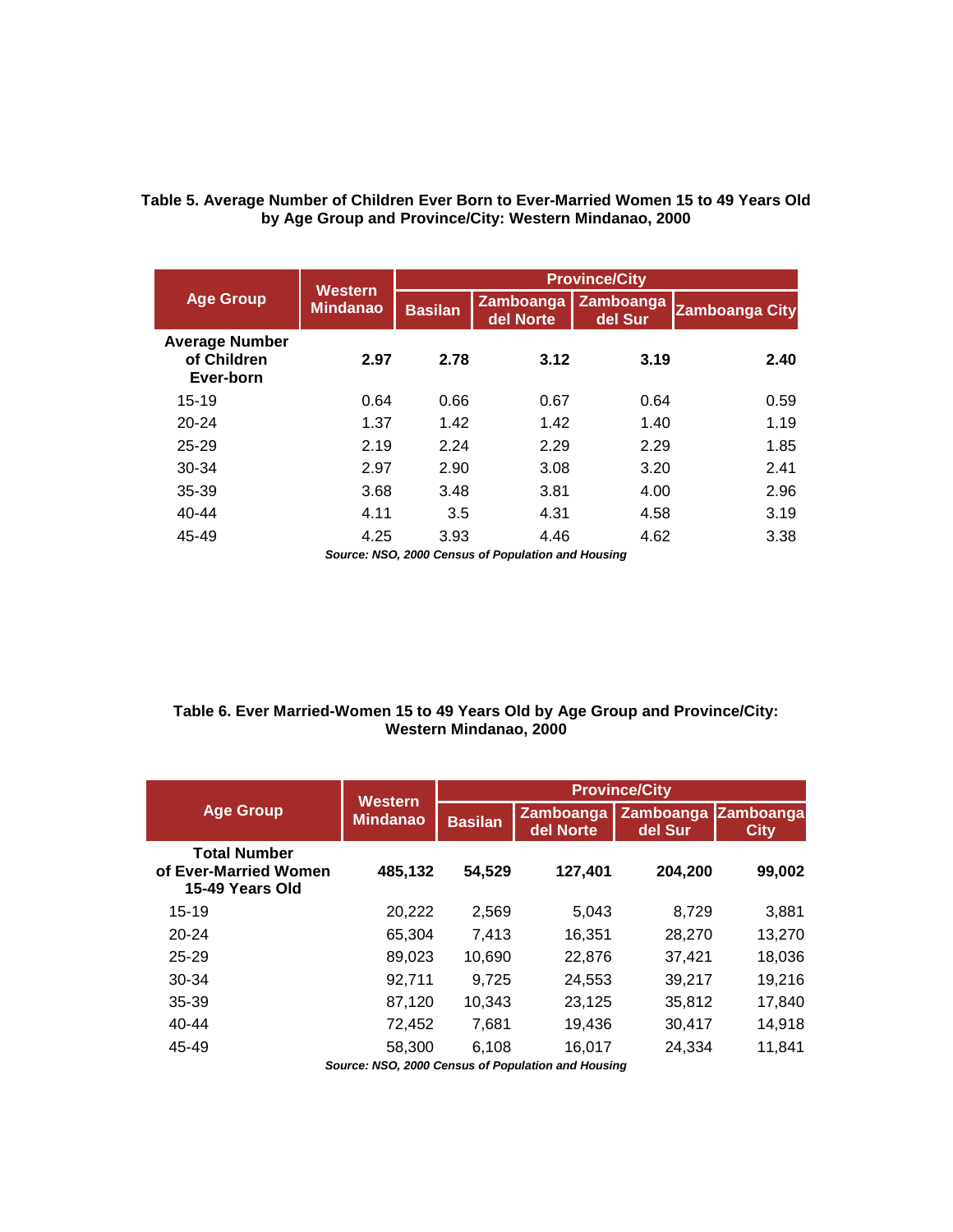| Table 7. Average Age at First Marriage of Ever-Married Women 15 to 49 Years Old |
|---------------------------------------------------------------------------------|
| by Age Group and Province/City: Western Mindanao, 2000                          |

|                                                    | Western         | <b>Province/City</b> |                        |                                |             |
|----------------------------------------------------|-----------------|----------------------|------------------------|--------------------------------|-------------|
| <b>Age Group</b>                                   | <b>Mindanao</b> | <b>Basilan</b>       | Zamboanga<br>del Norte | Zamboanga Zamboanga<br>del Sur | <b>City</b> |
| Average Age<br>at First Marriage                   | 20              | 20                   | 21                     | 20                             | 21          |
| $15 - 19$                                          | 16              | 16                   | 16                     | 16                             | 16          |
| $20 - 24$                                          | 18              | 18                   | 18                     | 18                             | 18          |
| $25 - 29$                                          | 20              | 19                   | 20                     | 20                             | 20          |
| $30 - 34$                                          | 21              | 20                   | 21                     | 20                             | 21          |
| $35 - 39$                                          | 21              | 20                   | 21                     | 21                             | 22          |
| 40-44                                              | 21              | 21                   | 21                     | 21                             | 22          |
| 45-49                                              | 21              | 21                   | 21                     | 21                             | 22          |
| Source: NSO, 2000 Census of Population and Housing |                 |                      |                        |                                |             |

#### **Table 8. Overseas Workers 10 Years Old and Over by Age Group and Sex: Western Mindanao, 2000**

| <b>Age Group</b>                                                    | <b>Both Sexes</b> | <b>Male</b> | <b>Female</b> |
|---------------------------------------------------------------------|-------------------|-------------|---------------|
| <b>Total Number</b><br>of Overseas Workers<br>10 Years Old and Over | 24,107            | 9,481       | 14,626        |
| Below 20                                                            | 7,579             | 2,214       | 5,365         |
| $20 - 24$                                                           | 3,782             | 1,202       | 2,580         |
| $25 - 29$                                                           | 3,434             | 1,479       | 1,955         |
| 30-34                                                               | 2,886             | 1,325       | 1,561         |
| $35 - 39$                                                           | 2,138             | 1,104       | 1,034         |
| 40-44                                                               | 1,599             | 809         | 790           |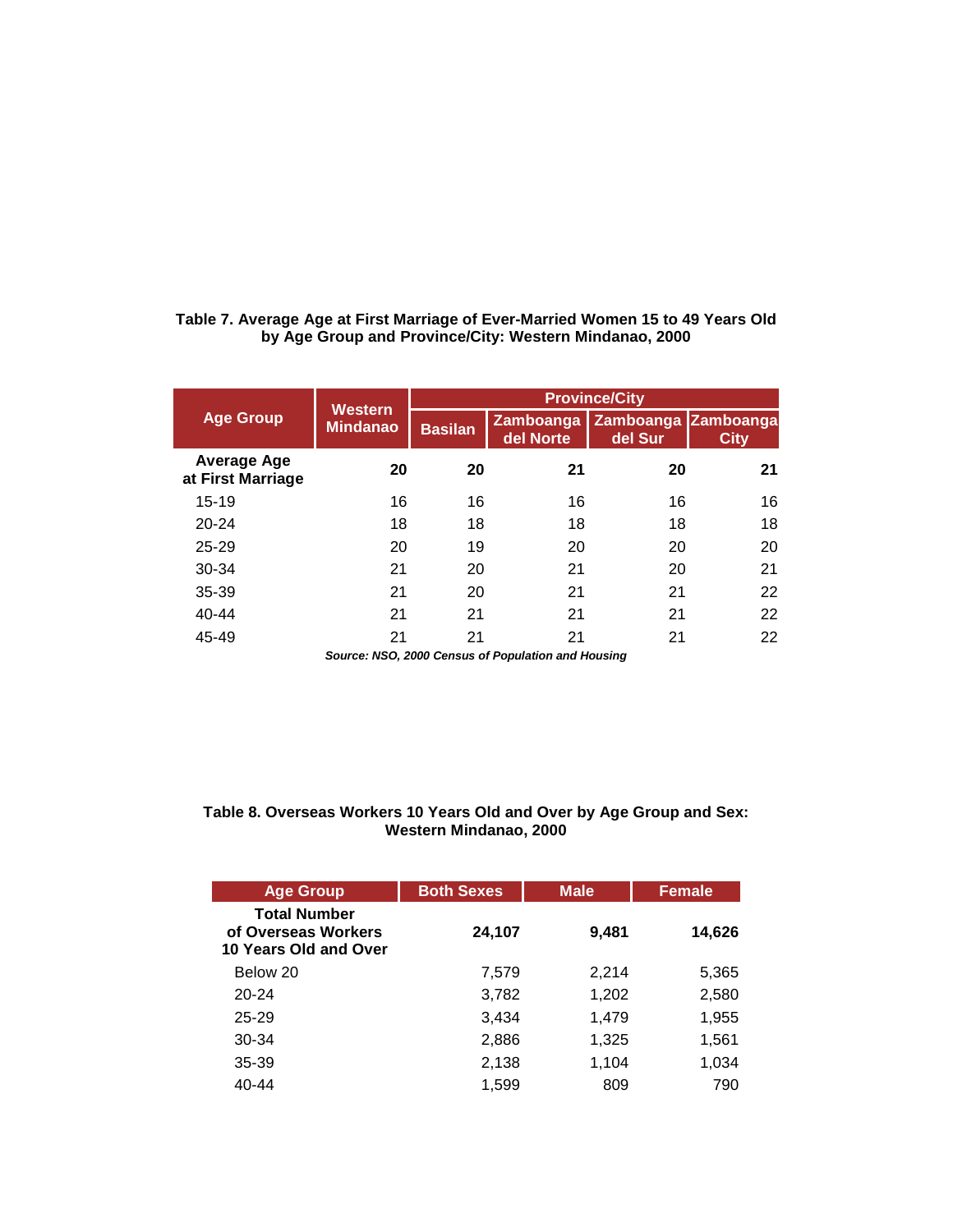| 45 years old and over | 2,689                                              | 1,348 | 1,341 |
|-----------------------|----------------------------------------------------|-------|-------|
|                       | Source: NSO, 2000 Census of Population and Housing |       |       |

#### **Table 9. Language/Dialect Generally Spoken in the Households: Western Mindanao, 2000**

| <b>Language/Dialect</b>        | <b>Number of Households</b>                        | <b>Percent</b> |
|--------------------------------|----------------------------------------------------|----------------|
| Western Mindanao               | 595,831                                            | 100.00         |
| Bisaya/Binisaya                | 215,896                                            | 36.23          |
| Cebuano                        | 155,936                                            | 26.17          |
| Zamboangeño/Chavacano          | 66,268                                             | 11.12          |
| Tausug                         | 36,342                                             | 6.10           |
| Subanen (Siocon)               | 35,091                                             | 5.89           |
| Yakan                          | 28,012                                             | 4.70           |
| Other local language/dialect   | 57,949                                             | 9.73           |
| Other foreign language/dialect | 337                                                | 0.06           |
|                                | Source: NSO, 2000 Census of Population and Housing |                |

#### **Table 10. Households Population by Religious Affiliation and Sex: Western Mindanao, 2000**

| <b>Religious Affiliation</b> | <b>Both Sexes</b> | <b>Male</b> | <b>Female</b> |
|------------------------------|-------------------|-------------|---------------|
| <b>Western Mindanao</b>      | 3,085,322         | 1,562,394   | 1,522,928     |
| Roman Catholic               | 2,011,789         | 1,024,189   | 987,600       |
| <b>Islam</b>                 | 564,085           | 280,415     | 283,670       |
| Evangelicals                 | 161,924           | 81,564      | 80,360        |
| Seventh Day Adventist        | 51,120            | 25,545      | 25,575        |
| Iglesia ni Cristo            | 44,124            | 22,548      | 21,576        |
| Other religions              | 236,280           | 119,881     | 116,399       |
| None                         | 5,833             | 2,954       | 2,879         |
| Unknown                      | 10,167            | 5,298       | 4,869         |
|                              |                   |             |               |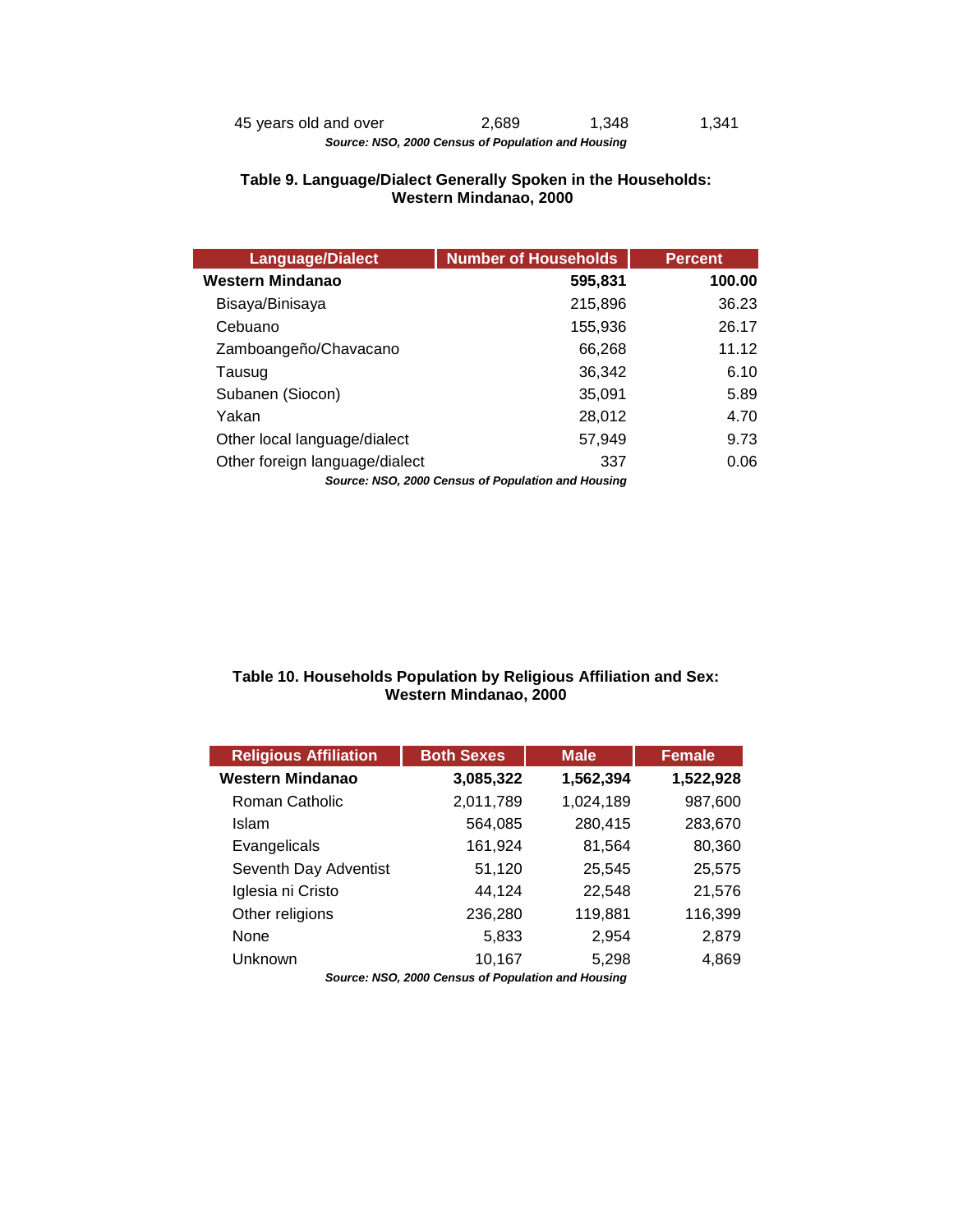# **Table 11. Households by Type of Fuel Used for Lighting and Province/City: Western Mindanao, 2000**

|                                | <b>Western</b>  | <b>Province/City</b> |                        |                      |                       |  |  |  |
|--------------------------------|-----------------|----------------------|------------------------|----------------------|-----------------------|--|--|--|
| <b>Fuel Used for Lighting</b>  | <b>Mindanao</b> | <b>Basilan</b>       | Zamboanga<br>del Norte | Zamboanga<br>del Sur | <b>Zamboanga City</b> |  |  |  |
| <b>Total households</b>        | 595,831         | 61,546               | 161,512                | 255,621              | 117,152               |  |  |  |
| Electricity                    | 255,965         | 22,941               | 55,621                 | 92,689               | 84,714                |  |  |  |
| Kerosene (Gaas)                | 309,807         | 32,520               | 100,626                | 151,940              | 24,721                |  |  |  |
| <b>Liquefied Petroleum Gas</b> | 10,905          | 3,069                | 1,663                  | 3,816                | 2,357                 |  |  |  |
| Oil                            | 1.758           | 362                  | 504                    | 651                  | 241                   |  |  |  |
| Others                         | 17,396          | 2,654                | 3.098                  | 6.525                | 5,119                 |  |  |  |

**Source: NSO, 2000 Census of Population and Housing** 

# **Table 12. Households by Usual Manner of Garbage Disposal and Province/City: Western Mindanao, 2000**

|                               |                                                    | <b>Usual Manner Of Garbage Disposal</b>                      |                                                                                           |                 |                                                                    |                |                                        |               |  |  |
|-------------------------------|----------------------------------------------------|--------------------------------------------------------------|-------------------------------------------------------------------------------------------|-----------------|--------------------------------------------------------------------|----------------|----------------------------------------|---------------|--|--|
| <b>Province/City</b>          | <b>Total</b><br><b>House-</b><br>holds             | <b>Picked-</b><br>Up<br>by<br><b>Garbage</b><br><b>Truck</b> | <b>Dumping</b><br><b>in</b><br><b>Individual</b><br><b>Pit</b><br>(Not<br><b>Burned</b> ) | <b>Burning</b>  | <b>Compost-</b><br>ing,<br>(Later<br>Used as<br><b>Fertilizer)</b> | <b>Burying</b> | Feeding<br><b>to</b><br><b>Animals</b> | <b>Others</b> |  |  |
| <b>Western Mindanao</b>       | 595,831                                            | 72,477                                                       |                                                                                           | 116,305 307,466 | 52,104                                                             | 22,458         |                                        | 12,788 12,233 |  |  |
| Zamboanga City                | 117,152                                            | 29,329                                                       | 13.478                                                                                    | 65,439          | 2,036                                                              | 3,238          | 1,388                                  | 2,244         |  |  |
| Basilan                       | 61,546                                             | 5,302                                                        | 12.120                                                                                    | 36.501          | 1,565                                                              | 1,542          | 2,291                                  | 2,225         |  |  |
| Zamboanga del<br><b>Norte</b> | 161,512                                            | 14.171                                                       | 29.278                                                                                    | 87.640          | 16.195                                                             | 9.174          | 3.281                                  | 1,773         |  |  |
| Zamboanga del Sur             | 255,621                                            | 23,675                                                       |                                                                                           | 61.429 117.886  | 32,308                                                             | 8,504          | 5,828                                  | 5,991         |  |  |
|                               | Source: NSO, 2000 Census of Population and Housing |                                                              |                                                                                           |                 |                                                                    |                |                                        |               |  |  |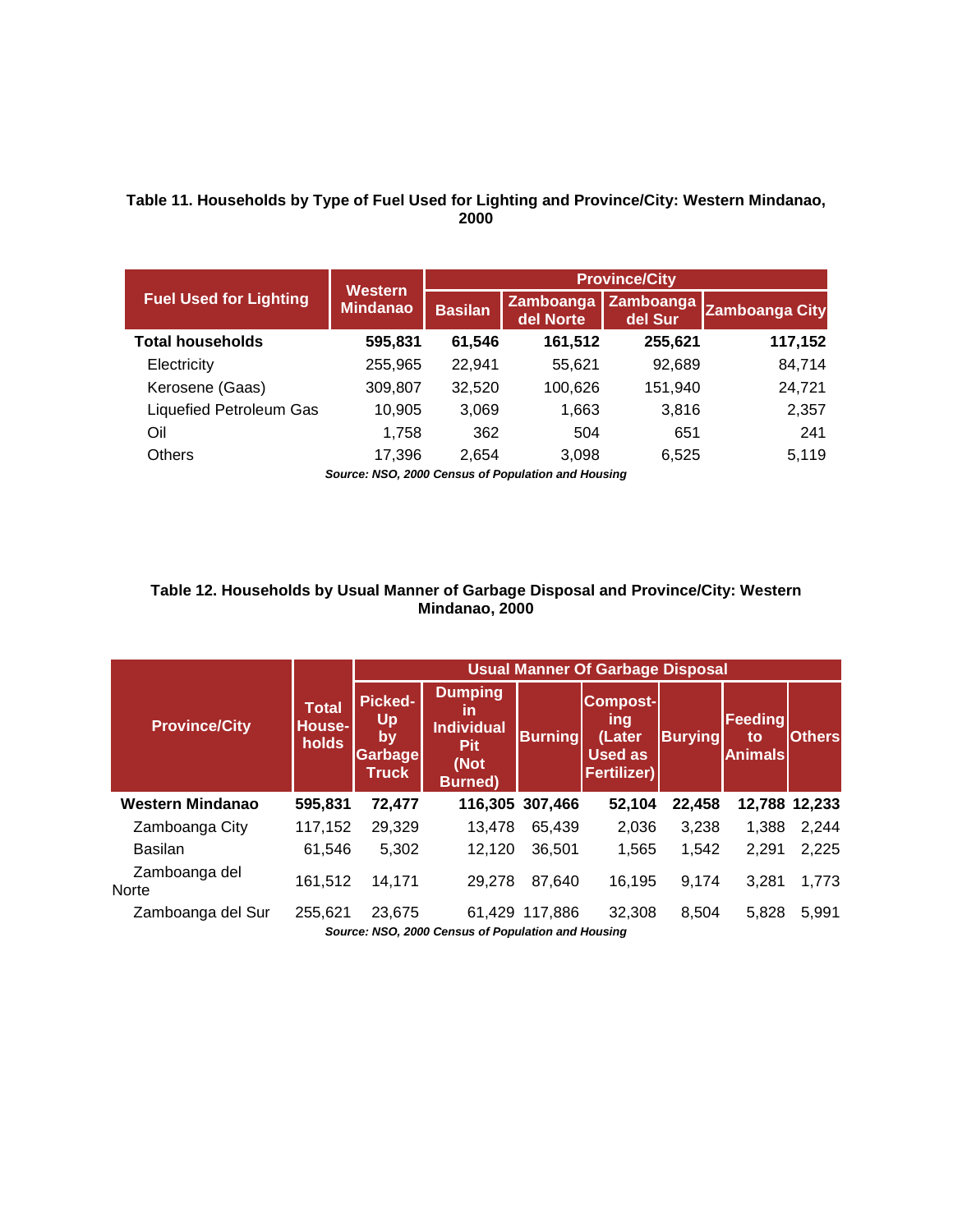## **Table 13. Households by Main Source of Water Supply for Drinking and/or Cooking and Province/City: Western Mindanao, 2000**

|                                                                   |                            | <b>Province/City</b> |                               |                      |                          |  |  |  |
|-------------------------------------------------------------------|----------------------------|----------------------|-------------------------------|----------------------|--------------------------|--|--|--|
| <b>Main Source of Water Supply</b><br>for Drinking and/or Cooking | Western<br><b>Mindanao</b> | <b>Basilan</b>       | <b>Zamboanga</b><br>del Norte | Zamboanga<br>del Sur | Zamboanga<br><b>City</b> |  |  |  |
| <b>Total households</b>                                           | 595,831                    | 61,546               | 161,512                       | 255,621              | 117,152                  |  |  |  |
| Own use, faucet, community<br>water system                        | 114,368                    | 11,561               | 19,196                        | 38,458               | 45,153                   |  |  |  |
| Shared, faucet, community<br>water system                         | 147,063                    | 13,996               | 27,560                        | 71,603               | 33,904                   |  |  |  |
| Own use, tubed/piped deep well                                    | 17,390                     | 1,565                | 6,807                         | 5,999                | 3,019                    |  |  |  |
| Shared, tubed/piped deep well                                     | 55,206                     | 5,596                | 21,239                        | 22,831               | 5,540                    |  |  |  |
| Tubed/piped shallow well                                          | 30,332                     | 1,955                | 12,167                        | 13,760               | 2,450                    |  |  |  |
| Dug well                                                          | 93,874                     | 15,944               | 26,308                        | 41,637               | 9,985                    |  |  |  |
| Spring, lake, river, rain, etc.                                   | 117,138                    | 8,277                | 45,910                        | 54,567               | 8,384                    |  |  |  |
| Peddler                                                           | 10,131                     | 1,055                | 267                           | 3,233                | 5,576                    |  |  |  |
| <b>Bottled water</b>                                              | 470                        | 8                    | 251                           | 130                  | 81                       |  |  |  |
| <b>Others</b>                                                     | 9,859                      | 1,589                | 1,807                         | 3,403                | 3,060                    |  |  |  |

**Source: NSO, 2000 Census of Population and Housing** 

# **Table 14. Households by Presence of Household Conveniences and Province/City: Western Mindanao, 2000**

|                         | <b>Total</b>                                                                                    |                           | <b>Presence of Household Conveniences</b> |                         |                                                            |                         |                |                                            |  |  |
|-------------------------|-------------------------------------------------------------------------------------------------|---------------------------|-------------------------------------------|-------------------------|------------------------------------------------------------|-------------------------|----------------|--------------------------------------------|--|--|
| <b>Province/City</b>    | House-<br>holds<br>with<br>at Least<br><b>One</b><br>House-<br>hold<br>Conven-l<br><b>ience</b> | Radio/<br><b>Cassette</b> | Tele-<br>vision                           | Refrige-<br>rator/      | <b>Video</b><br><b>Casette/</b><br><b>Freezer Recorder</b> | Tele-<br>Cell-<br>phone | <b>Machine</b> | phone/ Washing Motorized<br><b>Vehicle</b> |  |  |
| <b>Western Mindanao</b> | 595,831                                                                                         |                           |                                           | 405,701 162,137 111,584 |                                                            | 61,181 27,703           | 47,243         | 50,404                                     |  |  |
| Zamboanga City          | 117,152                                                                                         | 89.009                    | 63,589                                    | 40,768                  |                                                            | 24,891 13,605           | 18,425         | 16,339                                     |  |  |
| Basilan                 | 61,546                                                                                          | 41.817                    | 14.471                                    | 6,595                   | 5.921                                                      | 1,843                   | 3,280          | 4,922                                      |  |  |
| Zamboanga del Norte     | 161,512                                                                                         | 107,090                   | 31.211                                    | 24,900                  | 12.881                                                     | 5,154                   | 8,798          | 13,700                                     |  |  |
| Zamboanga del Sur       | 255.621                                                                                         | 167,785                   | 52,866                                    | 39.321                  | 17.488                                                     | 7,101                   | 16,740         | 15,443                                     |  |  |
|                         |                                                                                                 |                           |                                           |                         | Source: NSO, 2000 Census of Population and Housing         |                         |                |                                            |  |  |